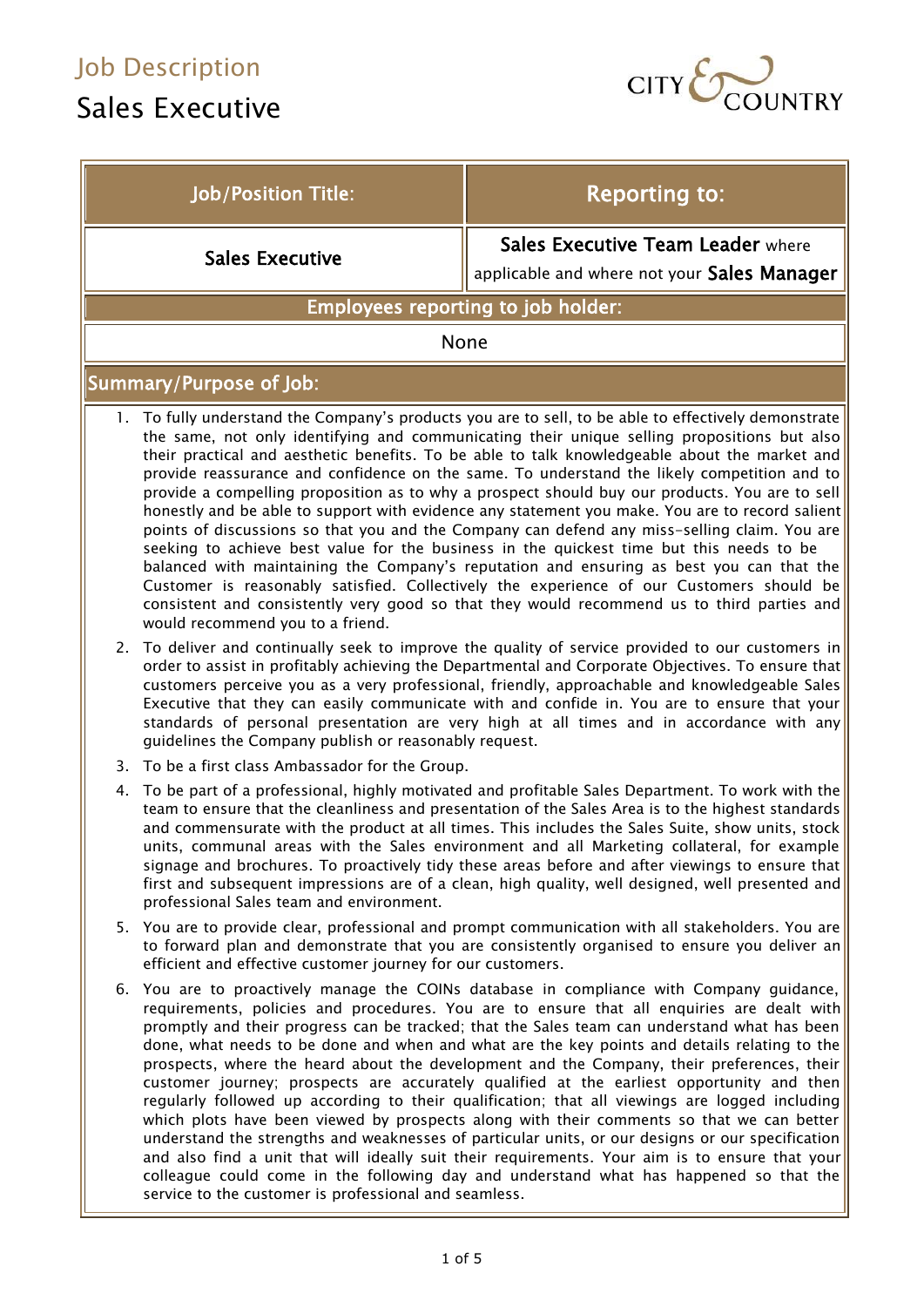# Sales Executive



- 7. You are to use the Company's phones system(s) in accordance with Company guidance, requirements, policies and procedures. The Company is going to be rolling an improved phone system across all sites in 2021 when installed this is to be used for all contact with prospects and customers and if mobiles are used that the prospects and customers are called via the app so that we can ensure that the benefits of the new system are fully utilised and enjoyed.
- 8. At all times you are to behave in such a manner to foster mutual respect for and from work colleagues so the work environment is one in which collaboration and teamwork are valued but targets and objectives are regularly achieved and surpassed.

## Job Specific Key Tasks/Responsibilities:

#### Presentation & Organisation

- 1. To work with your Team Leader and other Sales Executive colleagues (where applicable including temps) to make sure that everything is planned for and organised in advance so we can present the Company and its products to a high standard and maximise our chances of selling successfully. In the event you are our sole Sales Executive on a project you will do so directly with the Sales Manager.
- 2. To complete the Weekly Presentation Report in accordance with the Company's requirements.
- 3. If any deadline, objective or budget is likely to be missed, to immediately notify your Sales Manager, as soon as it has become apparent.

#### Sales

- 4. To manage and monitor the sales process up to and including the reservation, and thereafter to handover to the Sales Progressor. On occasion, where it has been clearly and specifically communicated to you, you may be asked to carry out sales progression activities for some of your sold plots when the volume of running sales exceeds the capacity of the Sales Progressor.
- 5. To consider and recommend new, innovative and profitable ways to deliver the Department's and Company's objectives.
- 6. To promote the advantages of using Recommended Independent Financial Advisors.
- 7. To promote the advantages of using Recommended Solicitors.
- 8. To provide your Sales Executive Team Leader/Sales Manager with comment on all new plots prior to release for sale considering up to date market research, recently achieved sales values and specific benefits and drawbacks of each particular plot in order that they can provide well considered recommendations to the Director responsible for Sales & Marketing for discussion and approval.
- 9. To manage and monitor all customer options/extras in line with agreed procedures.
- 10. To regularly review with your team colleagues, sales strategy, market conditions for the Sales Executive (Team Leader) to suggest alternative strategies with the Sales Manager.
- 11. You are to ensure a consistent focus on achieving and ideally exceeding the required sales rate, sales values whilst always working hard to ensure good customer satisfaction levels.

#### COINs

- 12. To maintain in an accurate and timely manner the Coins system in accordance with Company requirements to proactively manage and record the elements of the customer journey for which you have responsibility, from first enquiry, to visit through to legal completion or removal from the database.
- 13. To ensure all reservation paperwork is produced in line with Company procedure and uploaded to Coins within 7 days of an offer being accepted.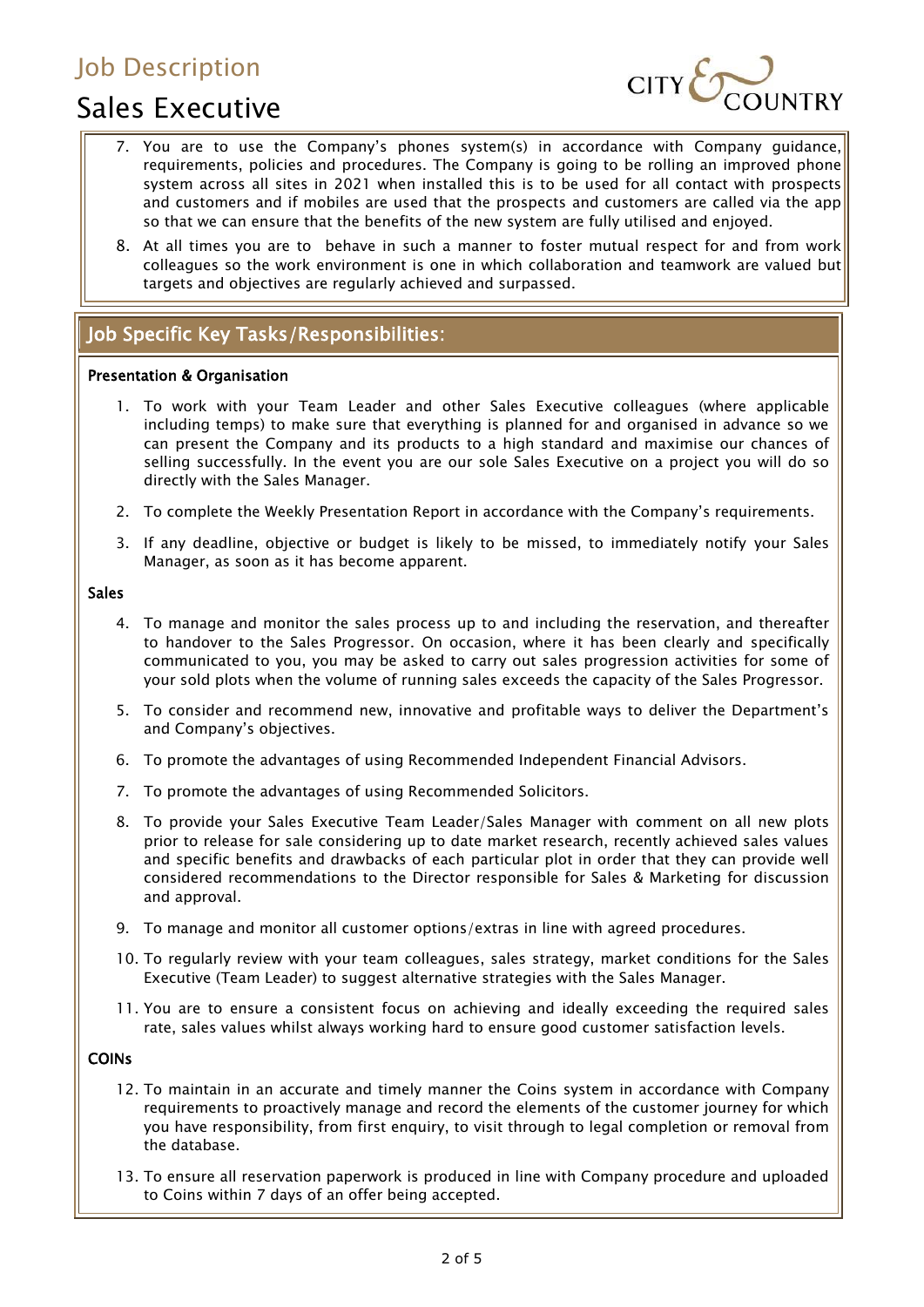# Sales Executive



## Job Specific Key Tasks/Responsibilities:

#### Meetings and Reports

- 14. To ensure via the accurate and timely use of Coins and where it is not possible to capture the information on Coins to provide feedback for your Sales Executive (Team Leader) on enquiry updates, potential reservations, market conditions, visitor feedback, marketing initiatives (past and future), advertising and contributing ideas for discussion that will increase visitor numbers, deals achieved and profit delivered. They will take your feedback to the Weekly Sales Meetings.
- 15. To produce the Weekly Sales Report for submission to the Sales Manager before close of business on Sunday. This will be organised with you by the Sales Executive Team Leader and Sales Manager.
- 16. To attend the Sales Pre-Launch Meeting four weeks prior to the first Sales Launch to be briefed and receive all the necessary information and documentation required.
- 17. To provide accurate and timely written and verbal reports as required by the Company utilising standard documents and formatting where available.

#### Good Practice and Assistance

18. To carry out Home Demonstration Meetings where requested by Customer Care

- 19. To carry out the Handover Meetings on day of legal completion (or on a later date by agreement with customer).
- 20. To ensure the good management of customers and their advisers during the elements of the customer journey for which you have responsibility, and to assist the Sales Progressor as necessary.
- 21. On occasion sales events or site requirements may mean that you will be asked, with appropriate notice, to work outside of your usual contracted hours or working days and a degree of flexibility will be expected.
- 22. To carry out any additional task as requested by the Sales Management team or Sales and Marketing Director that may from time to time be deemed necessary.

#### Marketing

- 23. To consistently provide Marketing with good quality information that they require for example, where the propsect heard of the company and the development, their personal contact details, their marketing profile/categorisation, their personal preferences including the marketing channel most likely to effective resonant with them and to elicit a good reaction and the type of messaging that they will best respond to.
- 24. To review the City & Country website, Rightmove and other property portals to ensure that the development and plot specific content is current and correct at all times. The rota for this will be organised by the Sales Executive Team Leader.
- 25. To review the marketing initiatives and collateral including emailers, adverts when shared by the Marketing team and constructively provide feedback that would, in your opinion, get more better quality purchasers to visit site.
- 26. To seek out and advise Marketing of any potential case studies to exploit potential PR opportunities.
- 27. To achieve 90% of all customers willing to recommend a friend to City & Country.

#### Your Well-being and Training

28. To notify your Sales Executive Team Leader of any issues you have. They will act as your representative and seek to resolve any issues you raise with the Sales Manager/Director responsible for Sales & Marketing. If you feel it appropriate and of such a serious or sensitive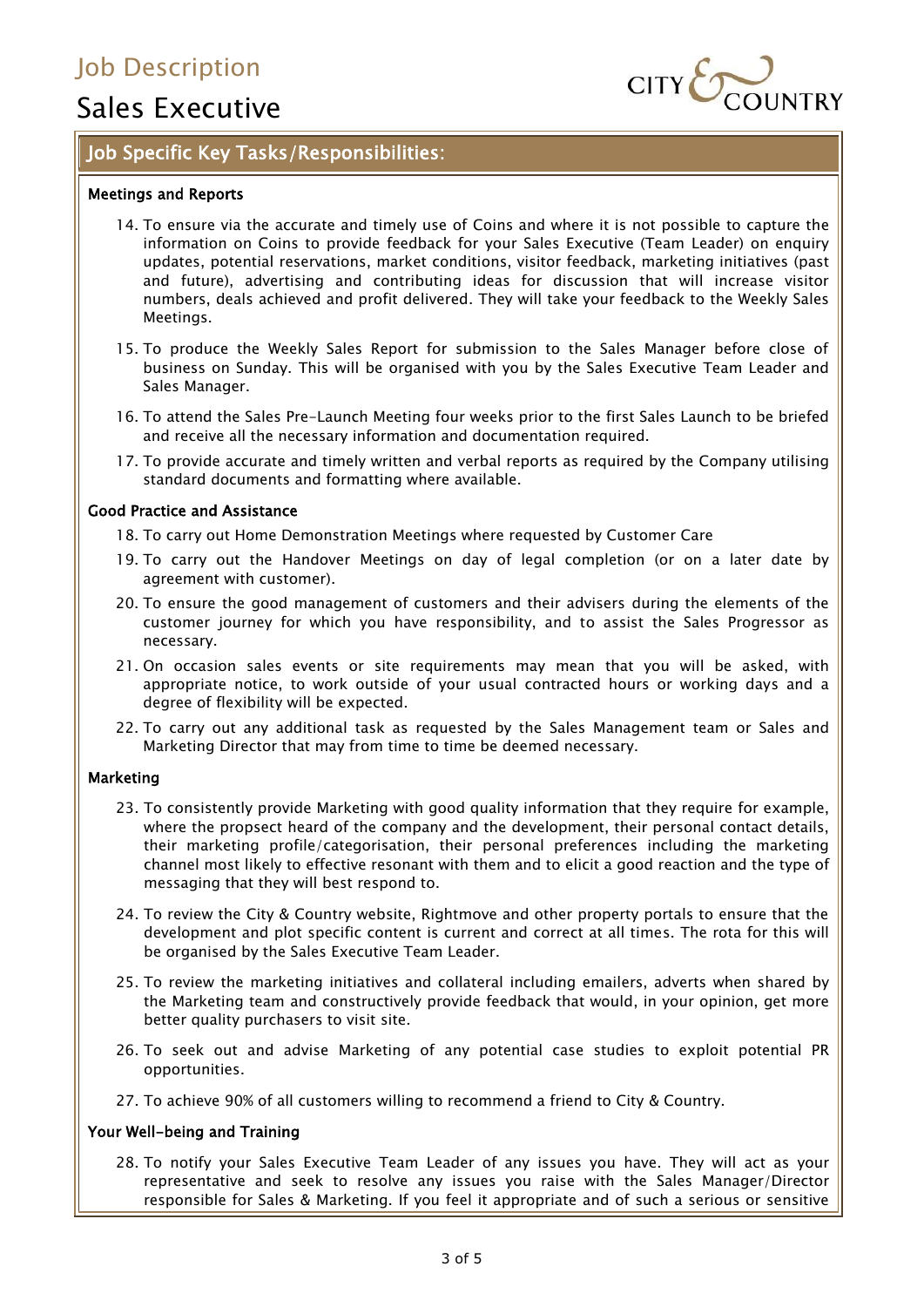# Sales Executive



### Job Specific Key Tasks/Responsibilities:

nature you can seek to escalate the matter to a higher level

29. To suggest to your Sales Executive Team Leader of any training needs that you feel you require in order that you can improve your performance for the Company's benefit.

#### Health & Safety

30. To ensure that all viewings by prospects or customers that you conduct are done so fully in accordance with Company guidance, policies and procedures. You are to efficiently and effectively brief them so that their viewings can be carried out safely and without incident. Where an incident does occur you should follow Company procedures. You are responsible for their safety and well-being. If at any time you feel that the Company's H&S policy or procedures are deficient then you are to immediately bring it to the attention of the Director responsible for H&S.

### All City & Country Employee Key Tasks/Responsibilities:

- 1. To read, understand and adhere to all the principles set out in the City & Country Vision, Values and Culture document.
- 2. To positively embrace and follow the procedures in Roles & Responsibilities, the Key Interaction Stages Summary (KISS) and the relevant Departmental Procedures.
- 3. To work diligently to achieve or exceed the agreed Personal, Departmental and Corporate Objectives.
- 4. To use the City & Country Challenge principles for all Manager and Director approvals.
- 5. To ensure that published Authority Levels are adhered to at all times.
- 6. To abide by all Company HR Policies.
- 7. To manage and allocate all resources effectively within your control on a day-to-day basis.
- 8. To be aware of all published best practice guidelines, legislation and regulations relevant to the role in order to discharge your duties in a well-informed and competent manner.
- 9. To read, understand and adhere to the City & Country Health & Safety Policy.
- 10. To nurture strong and mutually beneficial relationships with the other departments to improve communication, understanding, forward planning and delivery of the projects.
- 11. To represent the Company in a professional and ethical manner to strengthen and enhance the brand and reputation of the Group.
- 12. To demonstrate cost and best value awareness in what you do and/or control so as to minimise waste and to maximise profit. To bring to the attention of your Sales Manager any opportunities that you see in achieving this objective.
- 13. To ensure that all communications with stakeholders are handled properly and in a way in which is consistent with the Vision and Values of the business.
- 14. To be responsible for providing the other departments with the necessary information, properly laid out, to enable them to discharge their responsibilities with the maximum of efficiency but at all times making best use of Company resources.

### Experience Required:

1. At least three years' experience in a similar role with a proven track record that you can